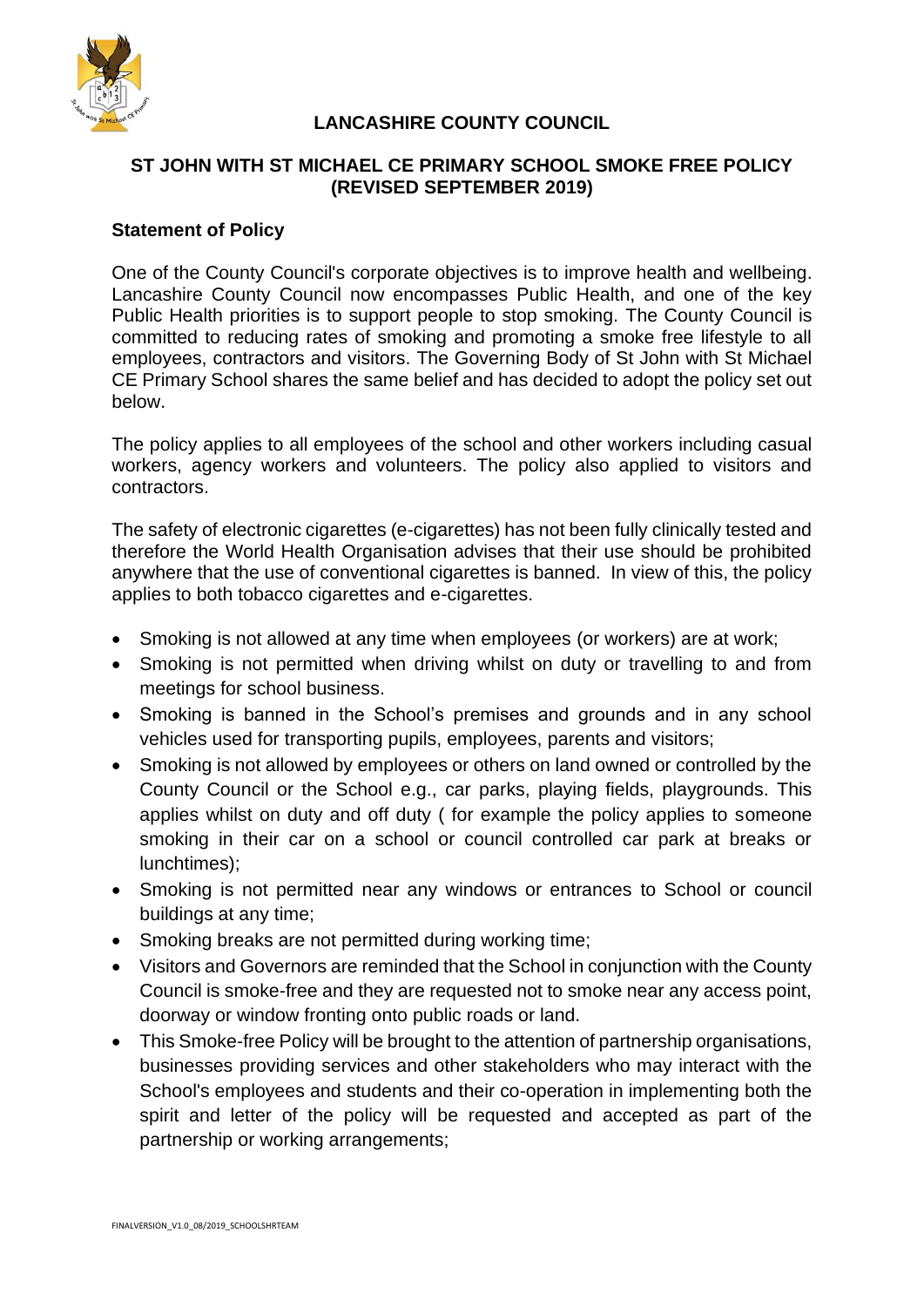- Any special arrangements in place with regard to employees or private individuals living in School or council owned or controlled residential establishments must comply with the legislation and guidance from the appropriate regulatory bodies. These arrangements must be updated in accordance with any changes to legislation or guidance;
- All School and council owned or controlled buildings and vehicles must display the appropriate smoke-free signage;
- Enforcement of the School's policy is by management action and disciplinary procedures.

### **Implementation**

The Governing Body should ensure that appropriate arrangements exist for implementing the policy within their School and /or areas of responsibility.

#### **Information**

Quitting cigarettes, shisha and e-cigarettes completely and being addiction-free is the best way to protect health. With support from a local stop smoking service, tobacco and nicotine users are four times more likely to quit than going it alone. They can help with one to one support and access to licensed medicines that can be used to help to beat the cravings.

Information is available on the NHS choices website and from local district councils. For help to quit smoking, shisha and e-cigarettes, call your local service:

• 0800 328 6297

#### **Breaches of the Policy**

Headteachers need to take action if an employee or worker smokes in contravention of this policy. A record of any action should be recorded. Breaches of this policy by school staff may lead to disciplinary action being taken. Visitors smoking will be asked to leave the school grounds.

#### **Monitoring of the Policy**

The operation of the policy will be monitored and reviewed as required.